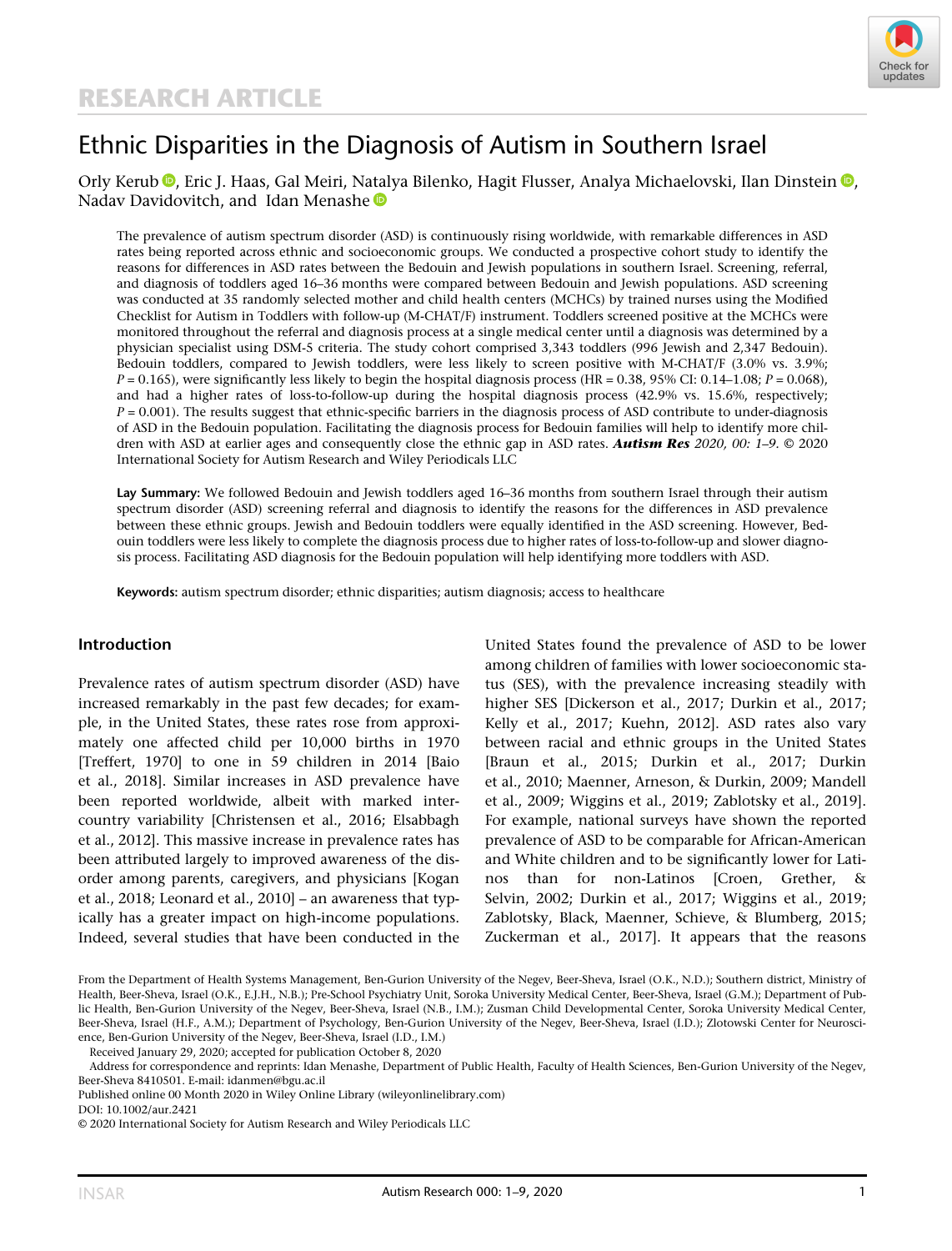underlying these observed differences in ASD rates are manifold: cultural differences in recognizing the symptoms of autism [Begeer, Bouk, Boussaid, Terwogt, & Koot, 2009; Matson et al., 2011], differences in parental knowledge and/or language barriers [Zuckerman et al., 2017], dissimilarities in the sensitivity of ASD screening instruments for children of different ethnicities [Rea, Armstrong-Brine, Ramirez, & Stancin, 2019], and differences in access to healthcare services [Liptak et al., 2008].

In Israel, like in many other countries in the world, the incidence of ASD is continuously increasing in the last two decades [Davidovitch, Hemo, Manning-Courtney, & Fombonne, 2013; Raz, Weisskopf, Davidovitch, Pinto, & Levine, 2015]. Yet, the reported prevalence of ASD varies according to geographic regions, ethnic populations, and SES. For example, it has been shown that the prevalence of ASD among Arabs and Ultra-Orthodox Jews being significantly lower than that in the general population [Davidovitch et al., 2013; Segev, Weisskopf, Levine, Pinto, & Raz, 2019]. In addition, a recent study reported that ASD in Israel is positively associated with yearly household income, and this is true for different ethnic groups [Segev et al., 2019]. Finally, ASD prevalence in Israel also vary according to geographic region with the highest prevalence was reported for the central region of the country compared the southern and northern regions of the country [Kerub, Haas, Menashe, Davidovitch, & Meiri, 2018].

The population of southern Israel – the Negev region – comprises two major ethnic groups, Jews and Bedouin Arabs [The Central Bureau of Statistics of Israel, 2018c]. Births in this region number approximately 16,000 per year, distributed evenly between these two populations [The Central Bureau of Statistics of Israel, 2018b]. Nonetheless, the number of children diagnosed with ASD in the Jewish population is four times higher than that in the Bedouin population [Meiri et al., 2017]. The reasons for this marked ethnic difference in ASD rates in southern Israel could stem from under-diagnosis in the Bedouin population, as previously suggested [Levaot, Meiri, Dinstein, Menashe, & Shoham-Vardi, 2019; Mahajnah et al., 2015], or over-diagnosis in the Jewish population, or they could, indeed, be due to real differences in ASD prevalence between these populations. To resolve this issue, we conducted a prospective cohort study of these two populations in which toddlers between the ages of 16 and 36 months were screened for signs of ASD by using the Modified Checklist for Autism in Toddlers (M-CHAT) instrument [Robins, Fein, Barton, & Green, 2001] with follow-up (M-CHAT/F) [Dumont-Mathieu, 2017] until completion of diagnosis process. The rates for the two populations were compared at different key points along the diagnosis process, as were the times between the different stages of the diagnosis.

The study received ethics approval from the Research Ethics Boards of the Soroka University Medical Center (SUMC) and the Israel Ministry of Health.

# Methods

# Study Design and Participants

The development of newborns in southern Israel is routinely monitored from birth until the age of 6 years at 47 mother and child health centers (MCHCs) distributed across the region. Attendance at these MCHCs is extremely high, with 95–99% of all newborns attending MCHCs for developmental assessments, vaccinations, and other services during infancy [Ministry of Health, Southern Health District, and Israel Center for Disease Control, 2008]. We conducted a prospective cohort study of toddlers aged 16–36 months attending their regular developmental assessment visits at 35 of these MCHCs selected at random. We included in the study only toddlers who are members of Clalit Health Services, the largest health maintenance organization (HMO) in Israel, which provides health services to  $\sim$ 75% of the population of southern Israel. This inclusion criterion was applied because members of the Clalit HMO obtain primary health services (including child developmental assessments) at SUMC, which is the only tertiary hospital in this region.

# ASD Screening

Nurses employed at the MCHCs were trained to administer the M-CHAT questionnaire with 23 yes/no items [Robins et al., 2001], since at the time of the study there were no Hebrew or Arabic translations of newer versions of this tool. Screening for ASD was conducted between March 2015 and December 2017 by these trained nurses who administered the M-CHAT questionnaire in addition to routine developmental screening, as described by Kerub et al. [Kerub, Haas, Meiri, Davidovitch, & Menashe, 2018]. Toddlers who screened positive with the M-CHAT questionnaire were followed up by an ASD specialist nurse using the M-CHAT follow-up (M-CHAT/F) questionnaire [Robins et al., 2001]. Toddlers who screened positive with M-CHAT/F were then referred to their pediatrician to receive a formal referral form for a developmental evaluation at the hospital as required by Israeli HMOs.

# ASD Diagnosis

The developmental assessment of all children in this study was made at SUMC. This process included assessment with the Autism Diagnostic Observation Scalesecond edition (ADOS-2) test [Lord et al., 2000] and cognitive evaluation using either the Bayley Scales of Infant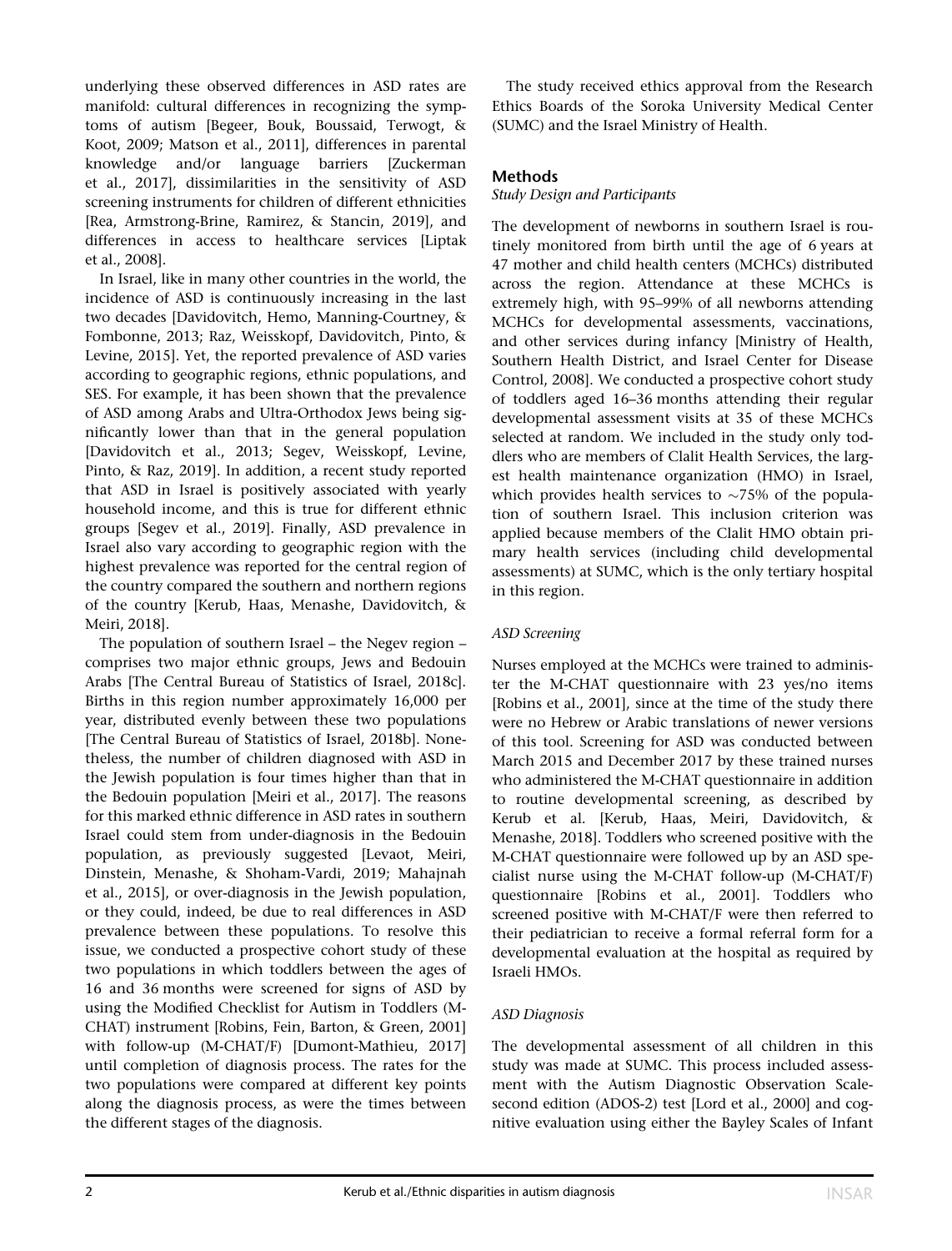and Toddler Development–third edition (Bayley-3) [Bayley, 2006] or the Wechsler Preschool and Primary Scale of Intelligence – version three (WPPSI-3) [Wechsler, 1991]. In addition, the families of these toddlers met with social workers, developmental psychologists, and expert physicians (a child psychiatrist or a child neurologist), who eventually provided a diagnosis according to the criteria of the Diagnostic and Statistical Manual of Mental Disorders, fifth edition (DSM-5) [American Psychiatric Association, 2013]. At the end of the diagnostic process, which typically included one to four visits to SUMC, one of the following diagnoses was made: (a) ASD; (b) developmental delay (DD) or a specific developmental disorder of speech and language; or (c) typical development (TD).

## Assessment of Population Differences

Differences in ASD prevalence may stem from any of the three critical stages of ASD diagnosis: (a) the screening; (b) the referral process (HMOs in Israel require a formal referral from a pediatrician before a child evaluated by a nurse at an MCHC can be referred to a hospital); and (c) the diagnosis process at the hospital. We examined differences between the Jewish and Bedouin populations in rates of toddlers involved in each of these processes by using standard univariate statistics (e.g., t-test, Chi-Square test). In addition, we used Kaplan–Meier analysis and Cox regression models to examine differences between these two ethnic groups in completing different stages in the referral and diagnosis processes.

# Results

#### Sample Characteristics

Overall, 3,343 toddlers (996 Jewish and 2,347 Bedouin) were included in this study. Key characteristics of the study cohort are depicted in Table 1. There was a slight over-representation of males in the cohort, with no significant differences between Jewish and Bedouin toddlers (55.0% vs. 53.9%, respectively;  $P = 0.552$ ). However, the Bedouin toddlers were, on average, 1 month older than Jewish toddlers at the time of screening  $(21.5 \pm 3.9)$ vs.  $20.3 \pm 3.2$  months, respectively;  $P < 0.001$ ), and this age difference increased to >3.5 months for toddlers who screened positive in the MCHAT/F test  $(23.8 \pm 5.0)$ vs.  $20.2 \pm 3.4$  months, respectively;  $P < 0.001$ ). In addition, Bedouin toddlers had a significantly lower SES than Jewish toddlers (Median SES of 1 vs. 4–5, respectively;  $P < 0.001$ ).

# Population Differences in Referral and Diagnosis

Twelve of the 996 Jewish toddlers but only ten of the 2,347 Bedouin toddlers in the cohort were diagnosed with ASD, resulting in a threefold difference in the ASD prevalence between these two populations (1.2%, 95% CI: 0.5%–1.9% vs. 0.4%, 95% CI: 0.1%-0.7%, respectively). Similar ethnic differences in the cohort were found for toddlers diagnosed with other types of DD, with 12/996 and 16/2347 such diagnoses for Jewish and Bedouin toddlers, respectively (1.2%, 95% CI: 0.5%–1.9% vs. 0.7%, 95% CI: 0.4%–1.09%, respectively). To identify possible reasons for these marked ethnic differences, we compared the rates of toddlers completing key stages in the diagnosis process, as depicted in Figure 1. Of the 3,343 toddlers who were screened with the M-CHAT/F instrument, 109 (3.3%) screened positive, with slightly higher rates for Jewish toddlers, although the difference was not statistically significant (3.9% vs. 3.0%, respectively;  $P = 0.165$ ). Of the 109 toddlers who were referred for further developmental assessment at SUMC, 88 (80.7%) started the diagnosis process and 59 of these (67%) completed it during the time course of the study. While there were no ethnic differences in the rates of toddlers who started the diagnosis process (82.1% vs. 80.0% for Jewish and Bedouin toddlers, respectively;  $P = 0.795$ ), only 57.1% of the Bedouin toddlers completed the diagnosis process during the course of this study compared to 84.4% of the Jewish toddlers ( $P = 0.001$ ). Finally, there were no significant differences in the types of diagnosis (i.e., ASD, DD, or TD) made for Jewish and Bedouin toddlers who completed their diagnosis process during this study ( $P = 0.512$ ), nor in the ASD severity of these two groups (Table 2).

We also used Kaplan–Meir analyses to examine population differences for time intervals between key referral and diagnosis stages (Table 3; Fig. S1). The median time from referral until diagnosis completion was 11 months (95% CI: 9.0–13.0) with no significant differences between Jewish and Bedouin toddlers (median = 11, 95% CI: 7.7–14.3 vs. median = 12, 95% CI: 9.3–14.7 months, respectively;  $P = 0.269$ ). However, there were significant differences in the time from referral until diagnosis between toddlers who were eventually diagnosed with ASD to those who did not (median = 29, 95% CI: 12.2–45.8 vs. median = 13, 95% CI: 11.5–14.5 months, respectively;  $P = 0.039$ ) and these difference were seen only in the Bedouin population. Next, we divided the follow up time to the "referral period" (i.e., the time from referral at the MCHC until the first diagnosis meeting at SUMC) and to the "diagnosis period" (i.e., the time from the first diagnosis meeting at SUMC until diagnosis completion). Repeating these analyses in these two periods revealed significant ethnic differences in referral time between Jewish and Bedouin toddlers with ASD  $(P = 0.007)$  and in diagnosis time between ASD and non-ASD toddlers, which were statistically significant only among the Bedouin population  $(P = 0.042)$ . Finally, we used cox regression models to assess the hazard ratios for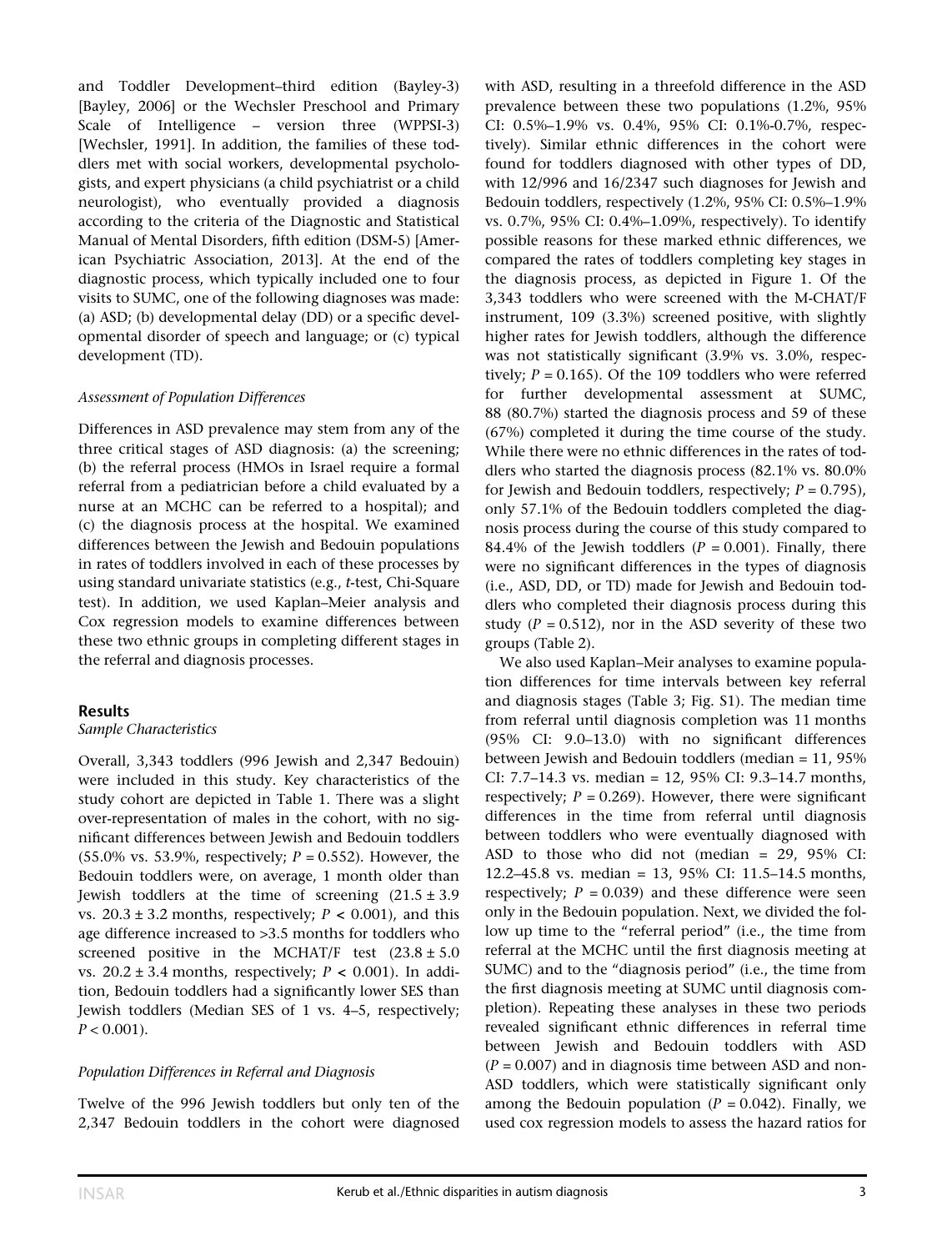#### Table 1. Key Characteristics of the Study Sample

| Stage               | Variable                         | Jewish         | Bedouin        | $P$ -value |
|---------------------|----------------------------------|----------------|----------------|------------|
|                     | Total # of toddlers              | 996            | 2347           |            |
|                     | Age (months) $^a$                | $20.3 \pm 3.2$ | $21.5 \pm 3.9$ | < 0.001    |
|                     | Gender (males)                   | 548 (55.0%)    | 1265 (53.9%)   | 0.554      |
| Screening           | SES, median (range) <sup>b</sup> | $5(3-9)$       | $1(1-5)$       | < 0.001    |
|                     | Total # of toddlers              | 39             | 70             |            |
|                     | Age (months) $^a$                | $20.2 \pm 3.4$ | $23.8 \pm 5.0$ | < 0.001    |
|                     | Gender (males)                   | $25(64.1\%)$   | 48 (68.6%)     | 0.632      |
| Referral            | SES, median (range) <sup>b</sup> | $4(3-5)$       | $1(1-5)$       | < 0.001    |
|                     | Total # of toddlers              | 32             | 56             |            |
|                     | Age (months) $a$                 | $20.3 \pm 3.5$ | $24.6 \pm 5.0$ | < 0.001    |
|                     | Gender (males)                   | 18 (56.6%)     | 39 (69.6%)     | 0.206      |
| Started diagnosis   | SES, median (range) <sup>b</sup> | $4(3-5)$       | $1(1-5)$       | < 0.001    |
|                     | Total # of toddlers              | 27             | 32             |            |
|                     | Age (months) $^a$                | $20.6 \pm 3.7$ | $24.5 \pm 5.6$ | 0.002      |
|                     | Gender (males)                   | 14 (41.2%)     | 20 (58.8%)     | 0.410      |
| Completed diagnosis | SES, median (range) <sup>b</sup> | $4(3-5)$       | $1(1-4)$       | < 0.001    |

<sup>a</sup>Age at screening.

b Socioeconomic status (SES) was determined by the residence of child according to The Central Bureau of Statistics of Israel (2018a).



Figure 1. Rates for toddlers at different screening and diagnosis stages in this study. The rates for Jewish and Bedouin toddlers were compared across four key screening and diagnosis stages investigated in this study. P-values indicate the statistical significance of ethnic disparities in each of these stages. ASD: autism spectrum disorder; DD: other types of developmental delay; TD: typical development.

completion the different referral and diagnosis stages, which are associated with Bedouin ethnicity and ASD diagnosis while adjusting for the SES and age of the toddlers in the study (Table S1). The most significant findings in these analyses suggest that Bedouin toddlers are approximately three times less likely to start the diagnosis process than Jewish toddlers (HR = 0.38, 95% CI:  $0.14-1.08; P = 0.068$ .

# **Discussion**

The overall prevalence of ASD in this study was 0.76%, which is higher than that previously reported for the southern region of Israel [Kerub, Haas, Menashe, et al., 2018; Levaot et al., 2019]. This increase in ASD prevalence is in keeping with the general trend of increasing ASD rates in Israel [Davidovitch et al., 2013; Raz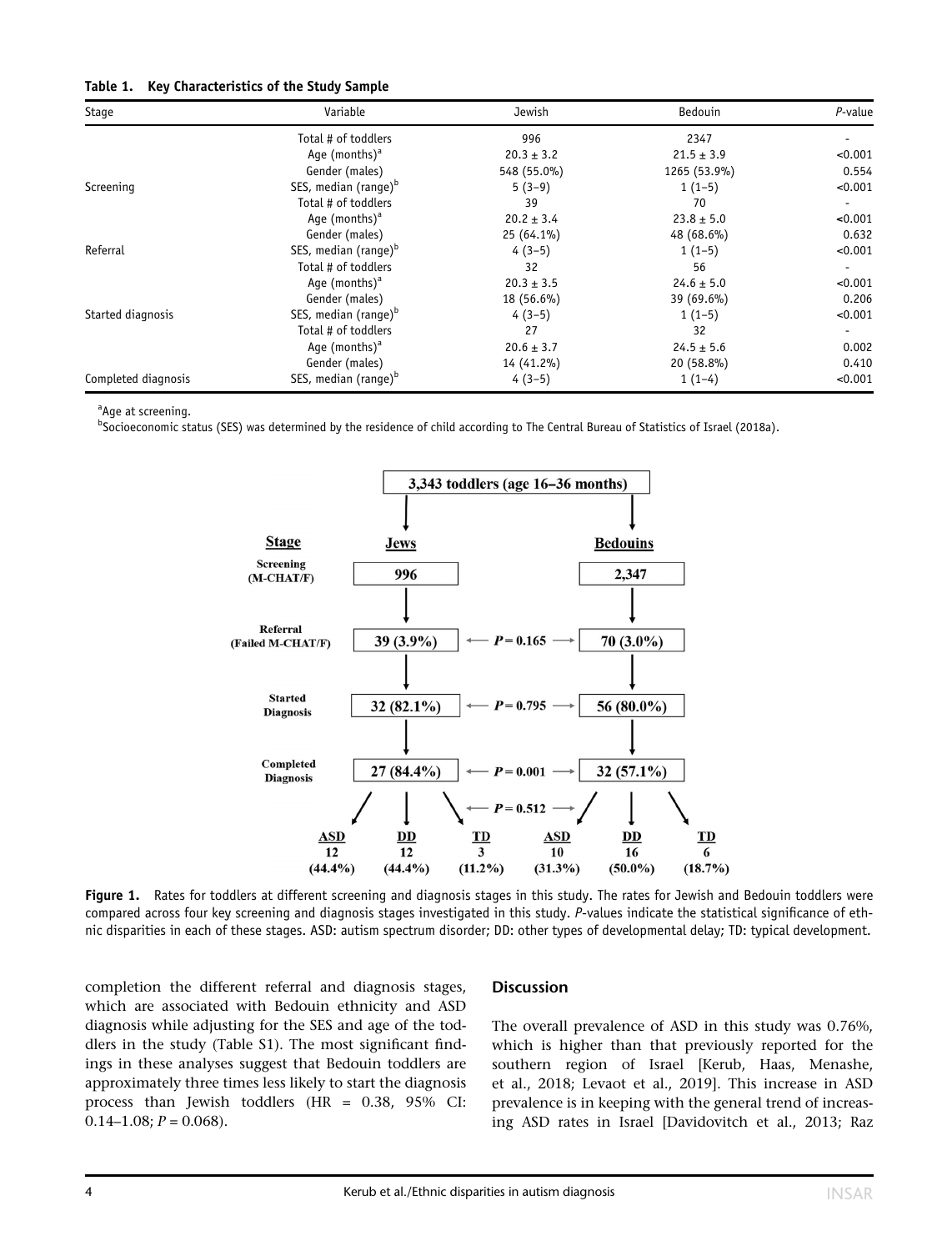#### Table 2. ASD Severity Measures

|                                                     |                                    | Jewish $(n = 12)$ | Bedouin ( $n = 10$ ) | P-value |
|-----------------------------------------------------|------------------------------------|-------------------|----------------------|---------|
| IQ, mean $\pm$ SD                                   |                                    | $78.2 \pm 15.5$   | $75.8 \pm 13.3$      | 0.663   |
| ADOS-2 comparison score, mean $\pm$ SD <sup>a</sup> |                                    | $7.4 \pm 2.8$     | $6.9 \pm 2.4$        | 0.578   |
|                                                     | Requiring support                  | 2(16.7)           | 0(0.0)               | 0.400   |
|                                                     | Requiring substantial support      | 4(33.3)           | 4(40.0)              |         |
| DSM-5 severity (A category), $n$ (%) <sup>p</sup>   | Requiring very substantial support | 6(50.0)           | 6(60.0)              |         |
|                                                     | Requiring support                  | 1(8.3)            | 0(0.0)               | 0.626   |
|                                                     | Requiring substantial support      | 6(50.0)           | 6(60.0)              |         |
| DSM-5 severity (B category), $n$ (%) <sup>p</sup>   | Requiring very substantial support | 5(41.7)           | 4(40.0)              |         |

<sup>a</sup>For more information, please see Lord et al. [2000].

<sup>b</sup>For more information, please see American Psychiatric Association [2013].

Table 3. Ethnic Differences in Referral and Diagnosis

|                   |                         | All                |                    | Jewish             |                    | Bedouin            |                          |                            |
|-------------------|-------------------------|--------------------|--------------------|--------------------|--------------------|--------------------|--------------------------|----------------------------|
| Time interval     | Group                   | Median<br>(months) | 95% CI<br>(median) | Median<br>(months) | 95% CI<br>(median) | Median<br>(months) | 95% CI<br>(median)       | $P-$<br>value <sup>a</sup> |
|                   | All <sup>b</sup>        | 11                 | $9.0 - 13.0$       | 11                 | $7.7 - 14.3$       | 12                 | $9.3 - 14.7$             | 0.269                      |
|                   | ASD                     | 29                 | $12.2 - 45.8$      | 14                 | $2.9 - 8.3$        | >22                | $\overline{\phantom{0}}$ | 0.184                      |
| Referral to       | Non-ASD                 | 13                 | $11.5 - 14.5$      | 14                 | $10.6 - 17.4$      | 13                 | $11.8 - 14.2$            | 0.741                      |
| diagnosis         | $P$ -value <sup>c</sup> |                    | 0.039              |                    | 0.992              |                    | 0.008                    |                            |
|                   | All <sup>d</sup>        | 4                  | $2.5 - 5.5$        | 2                  | $0.0 - 4.3$        | 5                  | $2.9 - 7.1$              | 0.131                      |
|                   | ASD                     | 13                 | $11.3 - 14.6$      | 6                  | $1.9 - 10.7$       | >20                |                          | 0.007                      |
| Referral to first | Non-ASD                 | 12                 | $9.1 - 14.9$       | 8                  | $5.1 - 10.9$       | 12                 | $8.7 - 15.3$             | 0.348                      |
| visit             | $P$ -value $c$          |                    | 0.690              |                    | 0.352              |                    | 0.548                    |                            |
|                   | All <sup>b</sup>        | 4                  | $2.2 - 5.8$        | 3                  | $0.6 - 5.4$        | 4                  | $1.6 - 6.4$              | 0.695                      |
|                   | ASD                     | 12.0               | $2.0 - 22.0$       | 8                  | $1.7 - 14.2$       | >18                |                          | 0.352                      |
| First visit to    | Non-ASD                 | 8                  | $4.7 - 11.3$       | 8                  | $2.9 - 13.0$       | 8                  | $2.9 - 13.1$             | 0.770                      |
| diagnosis         | $P$ -value <sup>c</sup> |                    | 0.212              |                    | 0.545              |                    | 0.042                    |                            |

<sup>a</sup>Log-Rank test for survival time comparison between Jewish and Bedouin toddlers.

<sup>b</sup>All children who completed the diagnosis process.

<sup>c</sup>Log-Rank test for survival time comparison between ASD and non-ASD toddlers.

dAll children who attended the first visit.

et al., 2015]. Furthermore, the implementation of the M-CHAT/F instrument, which has been shown to be more effective in detecting toddlers with ASD than the previously used Global Developmental Screening (GDS) instrument [Kerub, Haas, Meiri, et al., 2018], could also contribute to the increase in ASD prevalence in this study. As previously reported [Levaot et al., 2019], in this study, ASD prevalence in the Jewish population was three times higher than that in the Bedouin population. Nevertheless, toddlers with ASD in these two ethnic groups had similar ASD severity measures suggesting that ASD severity is unlikely a contributing factor to the difference in ASD prevalence between Bedouin and Jewish toddlers. We identified three possible factors that could explain this ethnic difference, as discussed below.

#### Ethnic Disparity in ASD Screening

We found that Jewish toddlers were more likely to screen positive with the M-CHAT/F than Bedouin toddlers, although this difference was not statistically significant  $(P = 0.165)$ . It is unlikely that this difference, if indeed real, is due to language barriers, since the M-CHAT questionnaires and follow-up screening evaluations were administered by trained nurses who spoke the language of the subjects. Nonetheless, the Arabic-speaking nurses who participated in this study reported that some of the M-CHAT questions (e.g., "Does your child enjoy playing peek-a-boo/hide-and-seek?") were less relevant to the culture and daily life of the Bedouin families. In addition, it is possible that Bedouin families whose toddlers screened positive with the M-CHAT questionnaire were less likely to continue the follow-up step of the screening, in keeping with previous reports for other low SES racial minorities [Guthrie et al., 2019; Khowaja, Hazzard, & Robins, 2015]. Finally, the difference between Bedouin and Jewish toddlers in M-CHAT/F positive screening could reflect a small, but real, difference in actual ASD prevalence between these two genetically and culturally distinct populations living in southern Israel.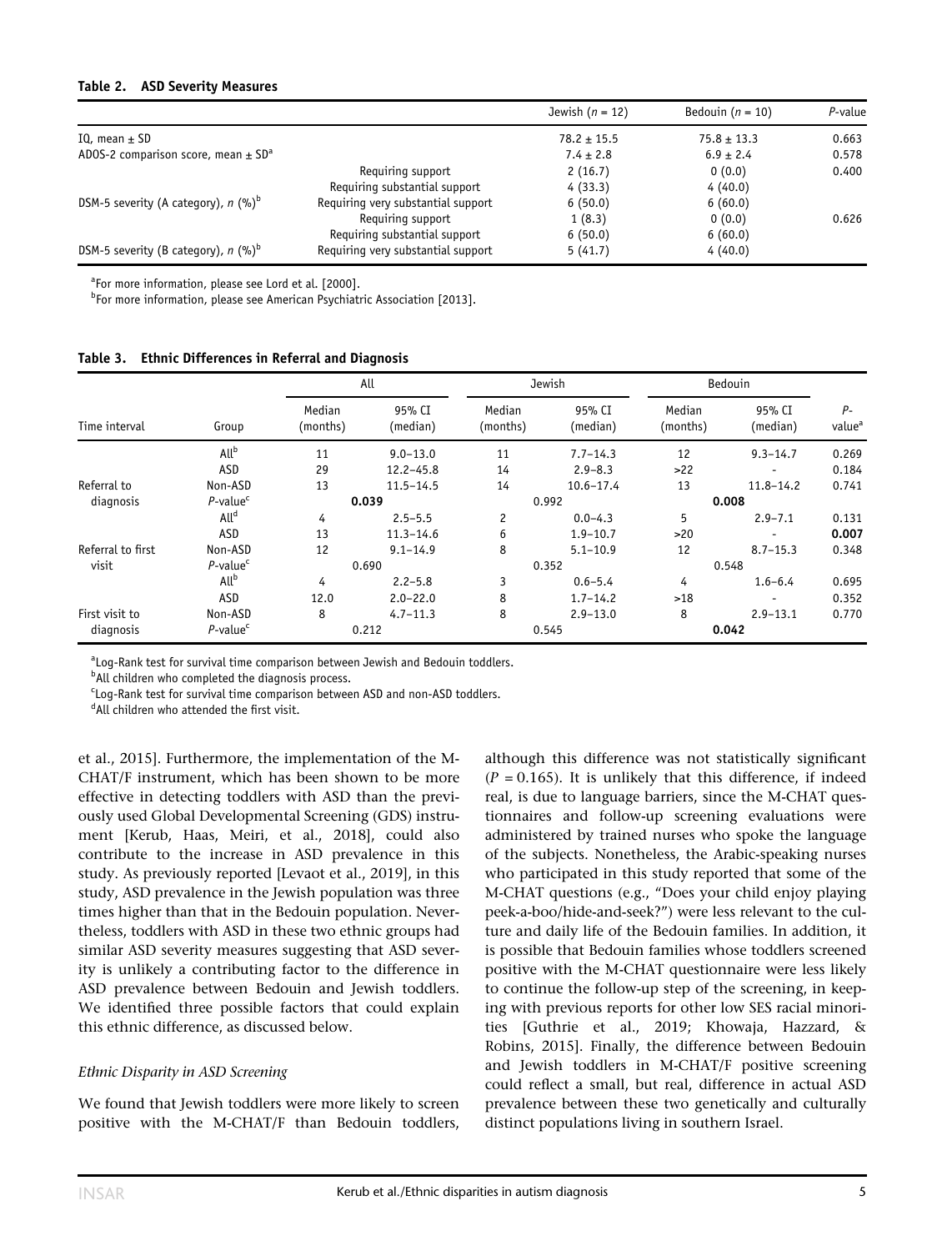## Ethnic Disparity in the Referral Process

As mentioned above, the time interval between M-CHAT/F positive screening and initiation of diagnosis process at SUMC was significantly longer for Bedouin than Jewish families. Interestingly, this difference was specific to toddlers with ASD and was not seen in other toddlers. Since Israeli HMOs require a formal referral from a pediatrician for a developmental evaluation at a hospital, children who screened positive with the M-CHAT/F had to schedule a visit with their pediatrician before requesting an appointment for a hospital evaluation. Such an additional step in the referral process, which involves scheduling an additional visit to the clinic, may be more complicated for Bedouin families with difficulties in accessing health services [Southern et al., 2015] and hence lead to a higher dropout rate in this ethnic group.

Other factors that could have contributed to the ethnic differences in the referral process in this study were discrepancies on the part of the referring pediatricians. It is possible that pediatricians who serve in the clinics in the Bedouin community were less likely to refer children with suspected ASD to SUMC for further evaluation [Gabis & Raz, 2010]. Unfortunately, we did not have data regarding the visits of these children to their pediatricians or the outcomes of these visits. It is noteworthy, however, that no such differences in hospital evaluation rates were found for children with DD who face the same referral process. Thus, a more likely explanation for the discrepancy in the hospital evaluation rates was that Bedouin families of children with ASD were less likely to approach their pediatricians for a referral to the hospital. This notion is in keeping with prior studies that have indicated that subtle autistic symptoms may be undetected or presumed to be unimportant by parents of toddlers belonging to minority populations and that more significant symptoms are needed to prompt a search for intervention services [Cuccaro et al., 2007; Tek & Landa, 2012].

# Ethnic Disparity in ASD Diagnosis

We also found a higher rate of loss-to-follow-up for the Bedouin toddlers during the diagnosis process at SUMC. This difference could be attributed to the lack of public transportation to and from the unrecognized villages (villages not recognized as legal or supported by the State of Israel) where many of the Bedouin families live, which complicates their attendance at the multiple diagnosis meetings at SUMC [Zuckerman et al., 2017]. This is particularly relevant to children with ASD in which their diagnosis process is usually longer than other children as implied by our data. In addition, cultural and linguistic barriers may also contribute to the difficulties of Bedouin families in scheduling hospital diagnosis meetings. These

unique difficulties of the Bedouin population of the Negev have already been reported as factors that may contribute to impairment of the quality of care for this population, to damage to the therapeutic continuum, and potentially also to complicating the detection and diagnosis of ASD in the children of this population [Manor-Binyamini & Shoshana, 2018].

# Study Advantages and Limitations

This is the first study in Israel to follow toddlers from ASD screening through the diagnosis processes until ASD or other diagnoses are made. The fact that SUMC is the only hospital in southern Israel where toddlers with suspected ASD are definitely diagnosed is the biggest advantage of our study, since it means that it is very unlikely that loss-to-follow-up toddlers in the study have been diagnosed at other clinics. However, there are a few limitations that prevented us from drawing more robust conclusions. First, the moderate sample size of this study limited its power to identify mild ethnic differences in ASD screening and diagnosis. Specifically, a difference of  $\sim$ 30% in positive M-CHAT/F screening for ASD for Jews as compared to Bedouins was not statistically significant at  $\alpha$  < 0.05. A prospective power analysis indicates that the statistical power to declare such 30% difference as statistically significant at  $\alpha$  < 0.05 in our sample is only 23.5%. In addition, our study was conducted with information obtained from four key stages during the screening and diagnosis processes. Increasing the number of follow-up points could increase the resolution of our analysis and allow us to gain more specific insights regarding the reasons for the ethnic disparities observed in the study. Finally, we did not obtain the views of the toddler's parents or of the healthcare providers regarding obstacles they encountered during the screening and diagnosis process. Such data could throw light on additional causes underlying the ethnic disparities in ASD diagnosis in southern Israel.

# Conclusions

Our results suggest that the notable differences in ASD rates between Bedouin and Jewish children in southern Israel are probably due to difficulties of the Bedouin families during the referral and diagnosis processes. This finding is consistent with literature suggesting that individuals across diverse backgrounds are uniformly affected by ASD [Fombonne, 2003] and that "prevalence disparities are more likely artifacts of historical inequities in the ASD identification process" [Khowaja et al., 2015]. Making ASD diagnosis more accessible to socioeconomically disadvantaged communities is likely to reduce ethnic disparities in ASD diagnosis.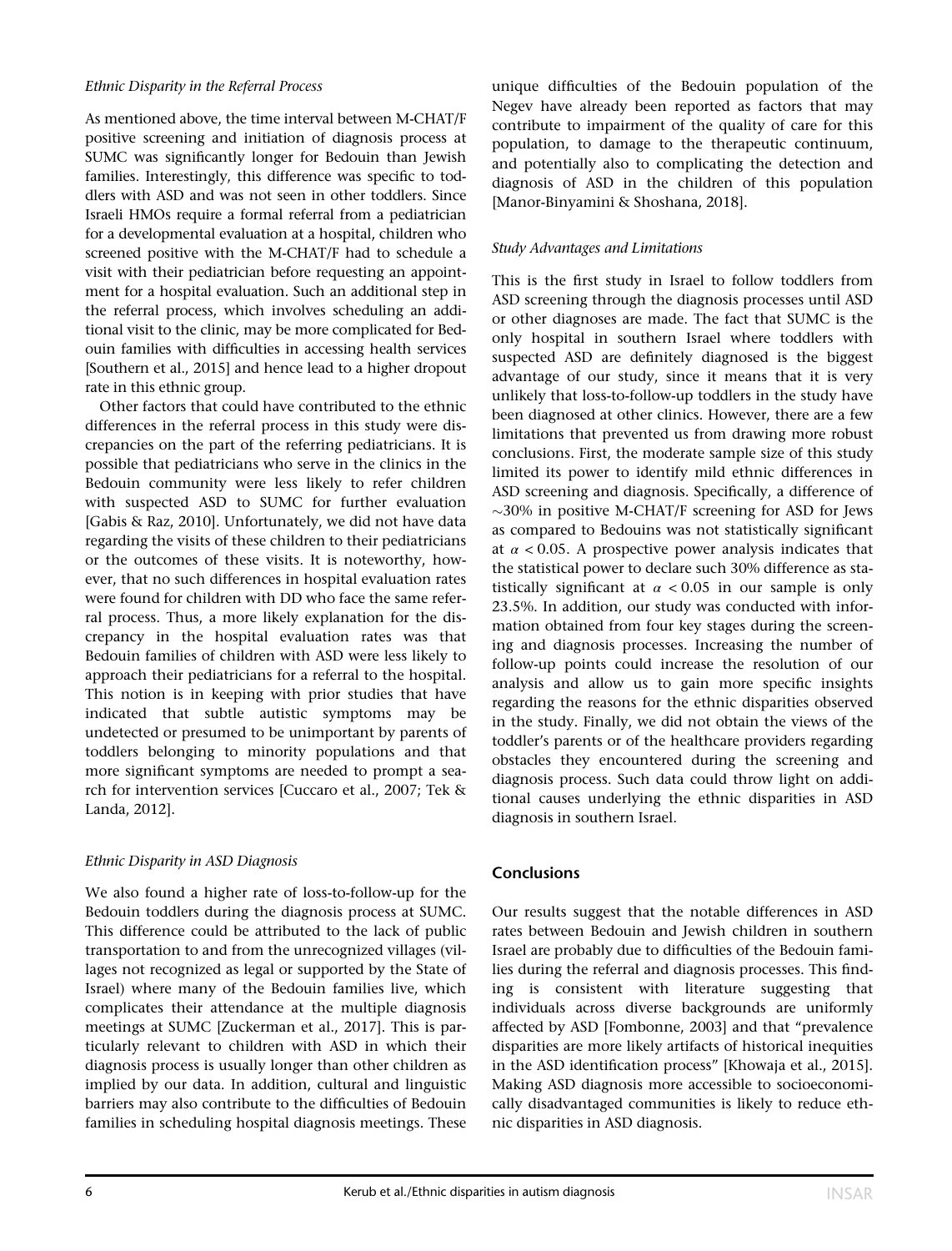# Acknowledgments

This study was funded by the Israeli Science Foundation (grant number 527/15) and by the Joyce and Irving Goldman Family foundation for research excellence. The authors thank Mrs. Inez Mureinik for critical reviewing and editing of the manuscript.

# Conflict of Interest

The authors have no conflicts of interest to disclose.

# Abbreviations

| $ADOS-2$    | Autism Diagnostic Observation Scale-second         |  |  |
|-------------|----------------------------------------------------|--|--|
|             | edition                                            |  |  |
| <b>ASD</b>  | autism spectrum disorder                           |  |  |
| DD          | developmental delay                                |  |  |
| DSM-5       | Diagnostic and Statistical Manual of Mental        |  |  |
|             | Disorders-fifth edition                            |  |  |
|             | M-CHAT/F Modified Checklist for Autism in Toddlers |  |  |
|             | with Follow-Up                                     |  |  |
| <b>MCHC</b> | mother and child health centers                    |  |  |
| <b>SES</b>  | socioeconomic status                               |  |  |
| <b>SUMC</b> | Soroka University Medical Center                   |  |  |
| TD          | typical development                                |  |  |

# References

- American Psychiatric Association. (2013). Diagnostic and statistical manual of mental disorders, fifth edition (DSM-V). Arlington, TX: American Psychiatric Association.
- Baio, J., Wiggins, L., Christensen, D. L., Maenner, M. J., Daniels, J., Warren, Z., … Dowling, N. F. (2018). Prevalence of Autism Spectrum Disorder Among Children Aged 8 Years - Autism and Developmental Disabilities Monitoring Network, 11 Sites, United States, 2014. Morbidity and Mortality Weekly Report: Surveillance Summaries, 67(6), 1–23. [https://doi.org/](https://doi.org/10.15585/mmwr.ss6706a1) [10.15585/mmwr.ss6706a1](https://doi.org/10.15585/mmwr.ss6706a1)
- Bayley, N. (2006). Bayley scales of infant and toddler development–third edition. Journal of Psychoeducational Assessment, 25(2), 180–190. [https://doi.org/10.1177/](https://doi.org/10.1177/0734282906297199) [0734282906297199](https://doi.org/10.1177/0734282906297199)
- Begeer, S., Bouk, S. E., Boussaid, W., Terwogt, M. M., & Koot, H. M. (2009). Underdiagnosis and referral bias of autism in ethnic minorities. Journal of Autism and Developmental Disorders, 39(1), 142–148. [https://doi.org/10.1007/s10803-](https://doi.org/10.1007/s10803-008-0611-5) [008-0611-5](https://doi.org/10.1007/s10803-008-0611-5)
- Braun, K. V. N., Christensen, D., Doernberg, N., Schieve, L., Rice, C., Wiggins, L., … Yeargin-Allsopp, M. (2015). Trends in the prevalence of autism spectrum disorder, cerebral palsy, hearing loss, intellectual disability, and vision impairment, metropolitan Atlanta, 1991–2010. PLoS One, 10(4), e0124120.
- Christensen, D. L., Baio, J., Van Naarden Braun, K., Bilder, D., Charles, J., Constantino, J. N., … Yeargin-Allsopp, M. (2016). Prevalence and characteristics of autism spectrum disorder among children aged 8 years – Autism and Developmental Disabilities Monitoring Network, 11 Sites, United States, 2012. Morbidity and Mortality Weekly Report: Surveillance Summaries, 65(3), 1–23. [https://doi.org/10.15585/mmwr.](https://doi.org/10.15585/mmwr.ss6503a1) [ss6503a1](https://doi.org/10.15585/mmwr.ss6503a1)
- Croen, L. A., Grether, J. K., & Selvin, S. (2002). Descriptive epidemiology of autism in a California population: Who is at risk? Journal of Autism and Developmental Disorders, 32(3), 217–224.
- Cuccaro, M. L., Brinkley, J., Abramson, R. K., Hall, A., Wright, H. H., Hussman, J. P., … Pericak-Vance, M. A. (2007). Autism in African American families: Clinical-phenotypic findings. American Journal of Medical Genetics Part B: Neuropsychiatric Genetics, 144(8), 1022–1026.
- Davidovitch, M., Hemo, B., Manning-Courtney, P., & Fombonne, E. (2013). Prevalence and incidence of autism spectrum disorder in an Israeli population. Journal of Autism and Developmental Disorders, 43(4), 785–793. [https://doi.](https://doi.org/10.1007/s10803-012-1611-z) [org/10.1007/s10803-012-1611-z](https://doi.org/10.1007/s10803-012-1611-z)
- Dickerson, A. S., Rahbar, M. H., Pearson, D. A., Kirby, R. S., Bakian, A. V., Bilder, D. A., … Slay Wingate, M. (2017). Autism spectrum disorder reporting in lower socioeconomic neighborhoods. Autism, 21(4), 470–480. [https://doi.org/10.](https://doi.org/10.1177/1362361316650091) [1177/1362361316650091](https://doi.org/10.1177/1362361316650091)
- Dumont-Mathieu, T. (2017). Use of the M-CHAT follow-up interview (M-CHAT/F) by paediatricians during well-child care visits is feasible, valid and reliable. Evidence-Based Medicine, 22(4), 156.<https://doi.org/10.1136/ebmed-2016-110654>
- Durkin, M. S., Maenner, M. J., Baio, J., Christensen, D., Daniels, J., Fitzgerald, R., … Yeargin-Allsopp, M. (2017). Autism spectrum disorder among US children (2002–2010): Socioeconomic, racial, and ethnic disparities. American Journal of Public Health, 107(11), 1818–1826. [https://doi.org/10.](https://doi.org/10.2105/AJPH.2017.304032) [2105/AJPH.2017.304032](https://doi.org/10.2105/AJPH.2017.304032)
- Durkin, M. S., Maenner, M. J., Meaney, F. J., Levy, S. E., DiGuiseppi, C., Nicholas, J. S., … Schieve, L. A. (2010). Socioeconomic inequality in the prevalence of autism spectrum disorder: evidence from a US cross-sectional study. PLoS One, 5(7), e11551.
- Elsabbagh, M., Divan, G., Koh, Y. J., Kim, Y. S., Kauchali, S., Marcin, C., … Fombonne, E. (2012). Global prevalence of autism and other pervasive developmental disorders. Autism Research, 5(3), 160–179.<https://doi.org/10.1002/aur.239>
- Fombonne, E. (2003). Epidemiological surveys of autism and other pervasive developmental disorders: An update. Journal of Autism and Developmental Disorders, 33(4), 365–382.
- Gabis, L., & Raz, R. (2010). The knowledge base of Israeli pediatricians in the area of child development. Harefuah, 149(1), 14–17.
- Guthrie, W., Wallis, K., Bennett, A., Brooks, E., Dudley, J., Gerdes, M., … Miller, J. S. (2019). Accuracy of autism screening in a large pediatric network. Pediatrics, 144(4), e20183963.<https://doi.org/10.1542/peds.2018-3963>
- Kelly, B., Williams, S., Collins, S., Mushtaq, F., Mon-Williams, M., Wright, B., … Wright, J. (2017). The association between socioeconomic status and autism diagnosis in the United Kingdom for children aged 5–8years of age: Findings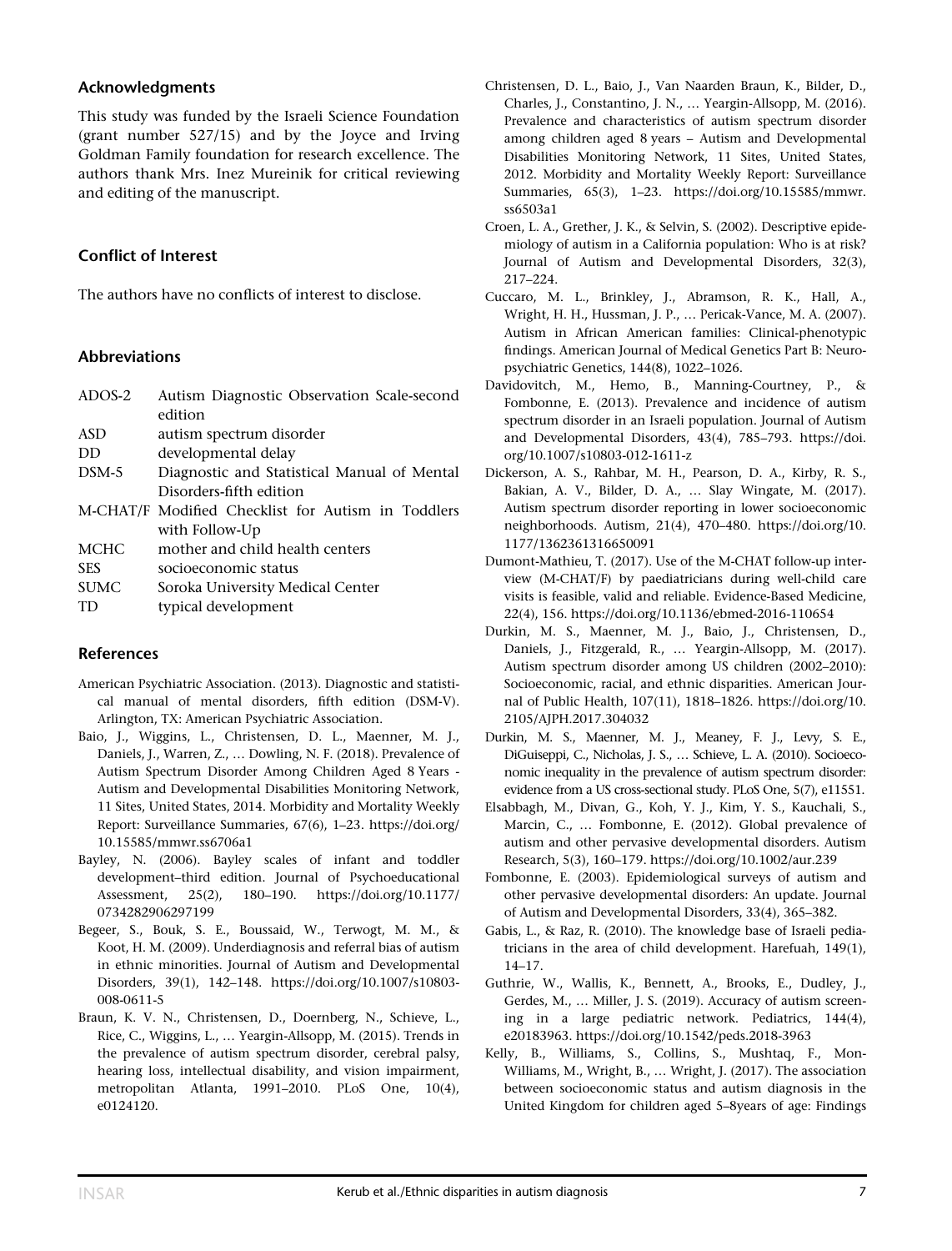from the Born in Bradford cohort. Autism, 23(1), 131–140. <https://doi.org/10.1177/1362361317733182>

- Kerub, O., Haas, E., Menashe, I., Davidovitch, N., & Meiri, G. (2018). Autism spectrum disorder: Evolution of disorder definition, risk factors and demographic characteristics in Israel. Israel Medical Association Journal, 20(9), 576–581.
- Kerub, O., Haas, E. J., Meiri, G., Davidovitch, N., & Menashe, I. (2018). A comparison between two screening approaches for ASD among toddlers in Israel. Journal of Autism and Developmental Disorders, 50, 1553–1560. [https://doi.org/10.1007/](https://doi.org/10.1007/s10803-018-3711-x) [s10803-018-3711-x](https://doi.org/10.1007/s10803-018-3711-x)
- Khowaja, M. K., Hazzard, A. P., & Robins, D. L. (2015). Sociodemographic barriers to early detection of autism: Screening and evaluation using the M-CHAT, M-CHAT-R, and follow-up. Journal of Autism and Developmental Disorders, 45(6), 1797–1808.
- Kogan, M. D., Vladutiu, C. J., Schieve, L. A., Ghandour, R. M., Blumberg, S. J., Zablotsky, B., … Harwood, R. L. (2018). The prevalence of parent-reported autism spectrum disorder among US children. Pediatrics, 142(6), e20174161.
- Kuehn, B. M. (2012). Data on autism prevalence, trajectories illuminate socioeconomic disparities. JAMA, 307(20), 2137–2138.<https://doi.org/10.1001/jama.2012.3916>
- Leonard, H., Dixon, G., Whitehouse, A. J. O., Bourke, J., Aiberti, K., Nassar, N., … Glasson, E. J. (2010). Unpacking the complex nature of the autism epidemic. Research in Autism Spectrum Disorders, 4(4), 548–554.
- Levaot, Y., Meiri, G., Dinstein, I., Menashe, I., & Shoham-Vardi, I. (2019). Autism prevalence and severity in Bedouin-Arab and Jewish communities in Southern Israel. Community Mental Health Journal, 55(1), 156–160. [https://doi.org/10.](https://doi.org/10.1007/s10597-018-0236-x) [1007/s10597-018-0236-x](https://doi.org/10.1007/s10597-018-0236-x)
- Liptak, G. S., Benzoni, L. B., Mruzek, D. W., Nolan, K. W., Thingvoll, M. A., Wade, C. M., & Fryer, G. E. (2008). Disparities in diagnosis and access to health services for children with autism: data from the National Survey of Children's Health. Journal of Developmental and Behavioral Pediatrics, 29(3), 152–160. [https://doi.org/10.1097/DBP.](https://doi.org/10.1097/DBP.0b013e318165c7a0) [0b013e318165c7a0](https://doi.org/10.1097/DBP.0b013e318165c7a0)
- Lord, C., Risi, S., Lambrecht, L., Cook, E. H., Jr., Leventhal, B. L., DiLavore, P. C., … Rutter, M. (2000). The autism diagnostic observation schedule-generic: A standard measure of social and communication deficits associated with the spectrum of autism. Journal of Autism and Developmental Disorders, 30 (3), 205–223.
- Maenner, M. J., Arneson, C. L., & Durkin, M. S. (2009). Socioeconomic disparity in the prevalence of autism spectrum disorder in Wisconsin. Wisconsin Medical Journal, 108(5), 37–39.
- Mahajnah, M., Sharkia, R., Shalabe, H., Terkel-Dawer, R., Akawi, A., & Zelnik, N. (2015). Clinical characteristics of autism spectrum disorder in Israel: Impact of ethnic and social diversities. BioMed Research International, 2015, 962093.<https://doi.org/10.1155/2015/962093>
- Mandell, D. S., Wiggins, L. D., Carpenter, L. A., Daniels, J., DiGuiseppi, C., Durkin, M. S., … Kirby, R. S. (2009). Racial/ethnic disparities in the identification of children with autism spectrum disorders. American Journal of Public Health, 99(3), 493–498. [https://doi.org/10.2105/ajph.2007.](https://doi.org/10.2105/ajph.2007.131243) [131243](https://doi.org/10.2105/ajph.2007.131243)
- Manor-Binyamini, I., & Shoshana, A. (2018). Listening to Bedouin mothers of children with autism. Culture, Medicine and Psychiatry, 42(2), 401–418. [https://doi.org/10.1007/s11013-](https://doi.org/10.1007/s11013-018-9567-x) [018-9567-x](https://doi.org/10.1007/s11013-018-9567-x)
- Matson, J. L., Worley, J. A., Fodstad, J. C., Chung, K.-M., Suh, D., Jhin, H. K., … Furniss, F. (2011). A multinational study examining the cross cultural differences in reported symptoms of autism spectrum disorders: Israel, South Korea, the United Kingdom, and the United States of America. Research in Autism Spectrum Disorders, 5(4), 1598–1604.
- Meiri, G., Dinstein, I., Michaelowski, A., Flusser, H., Ilan, M., Faroy, M., … Menashe, I. (2017). Brief report: The Negev Hospital-University-Based (HUB) autism database. Journal of Autism and Developmental Disorders, 47(9), 2918–2926. <https://doi.org/10.1007/s10803-017-3207-0>
- Ministry of Health, Southern Health District, and Israel Center for Disease Control. (2008). The health status of Bedouin babies and children up to 6 years old in recognized localities and unrecognized localities.
- Raz, R., Weisskopf, M. G., Davidovitch, M., Pinto, O., & Levine, H. (2015). Differences in autism spectrum disorders incidence by sub-populations in Israel 1992-2009: A total population study. Journal of Autism and Developmental Disorders, 45(4), 1062–1069. [https://doi.org/10.1007/s10803-](https://doi.org/10.1007/s10803-014-2262-z) [014-2262-z](https://doi.org/10.1007/s10803-014-2262-z)
- Rea, K. E., Armstrong-Brine, M., Ramirez, L., & Stancin, T. (2019). Ethnic disparities in autism spectrum disorder screening and referral: Implications for pediatric practice. Journal of Developmental and Behavioral Pediatrics, 40(7), 493–500. <https://doi.org/10.1097/dbp.0000000000000691>
- Robins, D. L., Fein, D., Barton, M. L., & Green, J. A. (2001). The Modified Checklist for Autism in Toddlers: An initial study investigating the early detection of autism and pervasive developmental disorders. Journal of Autism and Developmental Disorders, 31(2), 131–144.
- Segev, A., Weisskopf, M. G., Levine, H., Pinto, O., & Raz, R. (2019). Incidence time trends and socioeconomic factors in the observed incidence of autism spectrum disorder in Israel: A nationwide nested case-control study. Autism Research, 12 (12), 1870–1879.<https://doi.org/10.1002/aur.2185>
- Southern, J., Roizin, H., Daana, M., Rubin, C., Hasleton, S., Cohen, A., … Regev-Yochay, G. (2015). Varied utilisation of health provision by Arab and Jewish residents in Israel. International Journal for Equity in Health, 14, 63. [https://doi.org/](https://doi.org/10.1186/s12939-015-0193-8) [10.1186/s12939-015-0193-8](https://doi.org/10.1186/s12939-015-0193-8)
- Tek, S., & Landa, R. J. (2012). Differences in autism symptoms between minority and non-minority toddlers. Journal of Autism and Developmental Disorders, 42(9), 1967–1973.
- The Central Bureau of Statistics of Israel. (2018a). Households and families. Statistical abstract of Israel.
- The Central Bureau of Statistics of Israel. (2018b). Live birth statistics. Statistical abstract of Israel.
- The Central Bureau of Statistics of Israel. (2018c). Total population. Statistical abstract of Israel.
- Treffert, D. A. (1970). Epidemiology of infantile autism. Archives of General Psychiatry, 22(5), 431–438. [https://doi.org/10.](https://doi.org/10.1001/archpsyc.1970.01740290047006) [1001/archpsyc.1970.01740290047006](https://doi.org/10.1001/archpsyc.1970.01740290047006)
- Wechsler, D. (1991). Wechsler intelligence scale for children–Third Edition. San Antonio, TX: The Psychological Corporation.